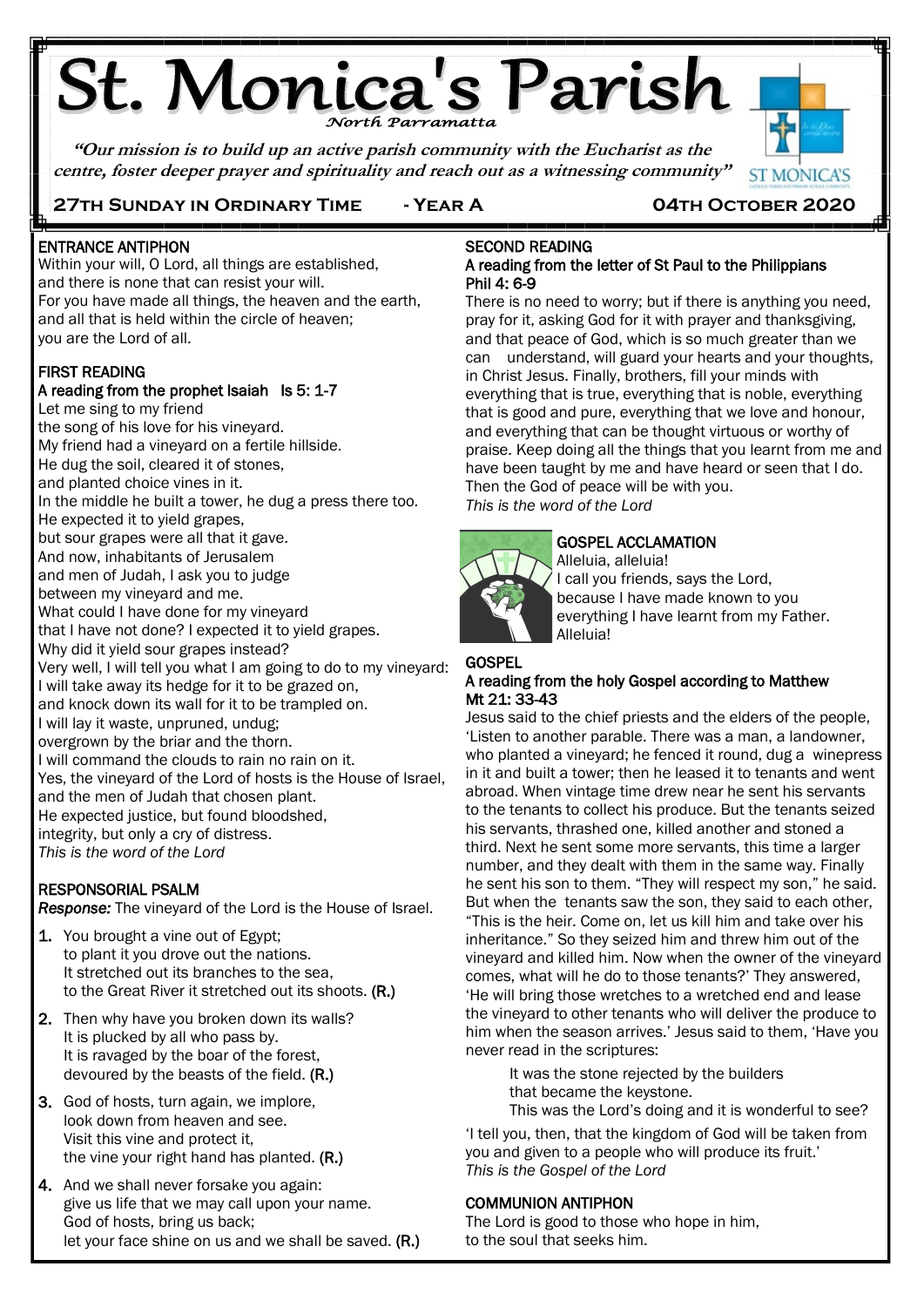# *St. Monica's Catholic Parish*

**Cnr Church Street and North Rocks Road, North Parramatta**

| <b>SUNDAY MASSES:</b>                                    | Saturday Vigil - 5pm; Sunday - 9am, 11.30am (Cantonese/Chinese Mass) and 6pm                     |  |  |
|----------------------------------------------------------|--------------------------------------------------------------------------------------------------|--|--|
| <b>WEEKDAY MASSES:</b>                                   | Tuesday-Friday - 9.15am                                                                          |  |  |
| <b>EXPOSITION:</b>                                       | Every Friday following 9.15am Mass until 10.45am,                                                |  |  |
| <b>RECONCILIATION:</b>                                   | Friday 10-10.30 am Saturday - 4-4.40pm or on request                                             |  |  |
| <b>MARRIAGES:</b>                                        | Please contact the Parish Priest at least 12 months prior                                        |  |  |
| <b>BAPTISMS:</b>                                         | Please contact the Parish Office for appointment with the Parish Priest. Phone: 9630-1951        |  |  |
| ANOINTING OF THE SICK/<br>EUCHARIST AT HOME              | Please contact the Parish Office or Fr Ephraim Lam Phone: 9630-1951                              |  |  |
| <b>PARISH ADMINISTRATOR/</b><br><b>CHINESE CHAPLAIN:</b> | Fr. Ephraim Lam Phone: 9630 -1951<br>Email: shingmanlam@gmail.com                                |  |  |
| <b>POSTAL ADDRESS:</b>                                   | 8 Daking Street, North Parramatta, 2151<br>Website: http://www.stmonicanp.org.au                 |  |  |
| <b>OFFICE HOURS:</b>                                     | Phone: 9630-1951 Fax: 9630-8738<br>Tuesday-Friday 8.30am-2.30pm<br>Email: stmonicanp@bigpond.com |  |  |

*St. Monica's School*

Phone: 8832 4100 Fax: 9683-4984 Email: stmonicasnparra@parra.catholic.edu.au

## REFLECTION

## **Good Wine requires Hard Work**

In the Hebrew scripture, Israel is spoken of as the Vineyard of God. We can say that now the Church is the vineyard of God. God is the Landlord, we are the tenants. It is our job to faithfully tend it and make sure it bears good fruit. If we are unfaithful, then God *will* find other people to carry on his plan, other tenants to tend his vineyard.

Certainly, we see that within the Universal Church. With the decline of the Eurocentric church, who has God turned to as new tenants for his vineyard? Look at the surging numbers of Catholics in sub-Sahara Africa, Nigeria, the Philippines, Korea. The persecuted Church in Vietnam and China is surviving and growing despite the severity of oppression.

I think we may agree that the vineyard of the Church in Australia is not as fruitful as it could be. This is a challenge for us. It is wonderful to see the energetic work of the new immigrants and refugees in our parishes (including the Bishop of Parramatta!).

We could pause for a moment to commit to taking up the privilege and duty to work in the vineyard of the Church.

© Fr Michael Tate; mtate@bigpond.com

## Act of Spiritual **Communion**



My Jesus, I believe you are present in the most Blessed Sacrament.

I love you above all things and desire to receive You into my soul.

Since I cannot now receive You sacramentally, come at least spiritually into my heart.

I embrace You as if You were already there, and unite myself wholly to You.

Never permit me to be separated from You.

Amen.

#### FEAST DAYS & COMMEMORATIONS

October 07, Our Lady of the Rosary

#### PLEASE REMEMBER TO PRAY FOR THOSE OF OUR PARISH FAMILY WHO ARE SICK. **ESPECIALLY**

Paul Chiu, John Rodrigues, Dave & Fan Lin Wilson, Francis Lee, Jerry A, Michelle Barnes, Levi Bell, Grace Boitano, Gesualda Borg, Monica Teresa & Fernanda Carigliano, Veronica Coorey. Antoinette Coorey, Margaret Dorahy, Heidi Ellich, Josie Estera, Philippe Kalife, Tim Kelly, Mary Korunic, Lillian Leigh, Monique Malouf, Tina de Larrazabal, Rosa Santos, Maria Itang Tagle, Llave Family, Sheila Watts, Gloria Cherote,

#### MASS INTENTIONS

Gabriella Wehbe Hasna Takchi Mouris Takchi Joseph Sagih Wehbe Hinid Wehbe Elias Hkeik Daniel Younan & Family John Muir Jim McGettigan